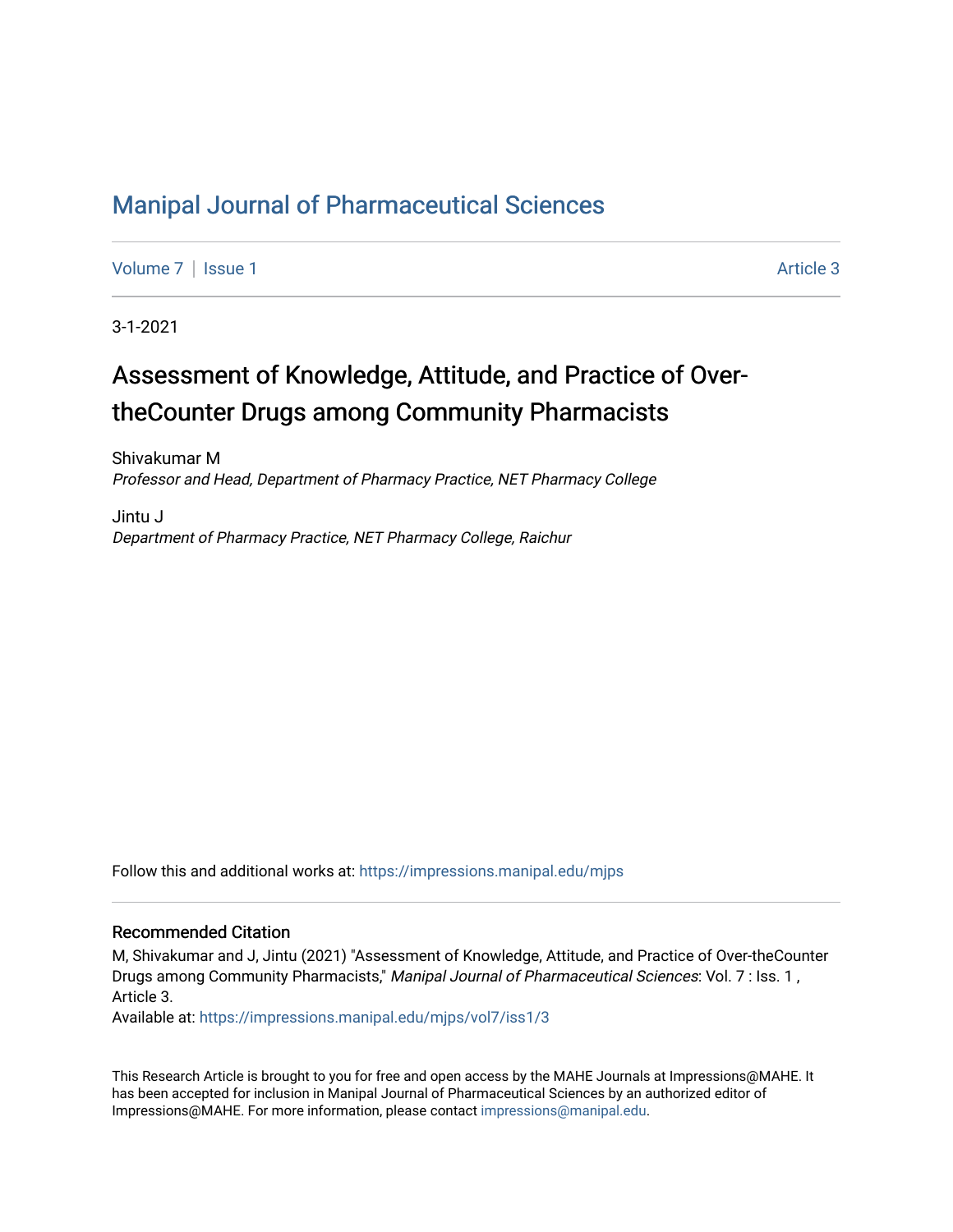#### Kumar S, *et al*: KAP on OTC drugs among community pharmacists Research Article

# **Assessment of Knowledge, Attitude, and Practice of Over-the-Counter Drugs among Community Pharmacists**

Shiv Kumar\*, Jintu John

shivkumarmatur@gmail.com

### **Abstract**

**Objective**: To assess the knowledge, attitude, and practice of community pharmacists regarding over- thecounter (OTC) drugs. **Materials and methods**: A cross-sectional study using a pre-validated list of questions was conducted among the community pharmacists over two months from June to July 2020. The survey had 19 questions on the attitudes, knowledge and practice of participants towards OTC drugs. **Results**: Responses were obtained from 54 pharmacists (response rate, 91.5%). Among the pharmacists, the majority of them were able to define OTC (89%) and prescribed drugs (78%). Only 46% of the pharmacists were aware of the fact that the drugs listed under schedule H can be sold only with a prescription. Almost 70% of the pharmacists claimed that OTC drugs encourage self-medication among patients. A vast majority of the participants (79%) were concerned about the misuse of OTC. Almost all the pharmacists (83%) surveyed advised and dispensed another brand on their own after informing patients if the prescribed brand was not available. Only 37% claimed that they encourage patients to consult a physician before obtaining the medicines. **Conclusion**: It is recommended that there is a need for health education interventions such as pamphlets and awareness programs about the hazards of misusing drugs targeting both the general public as well as community pharmacists (CP), thereby promoting the appropriate use of drugs. Hence, the study concludes that improving pharmacists' Knowledge, Attitude, and Practice (KAP) about Over-the-Counter (OTC) can improve the rational use of non-prescription drugs.

**Key words:** Community pharmacist, KAP, over-the-counter drugs

#### **Introduction**

The patients/individuals can procure medicines not only through the prescriptions by doctors but can also purchase the medicines directly. Amongst the most prominent example is the retail or community pharmacy from which originates the metonymic term "over-the-counter" (OTC).<sup>1</sup> OTC drugs, also known to be non-prescription medicines, include the drugs sold without a prescription from a registered medical practitioner (RMP). The Indian OTC market is ranked 11th in the global OTC market. The repeated use of OTC drugs leads to harmful effects like gastrointestinal bleeding, antibiotic resistance,

#### **Shiv Kumar1 , Jintu John1**

*1 Professor and Head, Department of Pharmacy Practice, NET Pharmacy College, Raichur*

Date of Submission: 12-Sep-2020, Date of Revision: 09-Mar-2021, Date of Acceptance: 11-Mar-2021

and others.<sup>2</sup> In India, although the OTC phrase does not have any legal recognition, all the medicines not listed under the category of prescription medicines are classified as non-prescription medicines.<sup>3</sup>

The Drug and Cosmetics Rules of 1945 categorized prescription drugs under two schedules: Schedule H and Schedule X. Drugs listed under these schedules can only be sold on prescription by an RMP. This regulatory provision is made to discourage selfdrug use. In India, patients self-order both OTC and prescription-only drugs, although the dispensing of the latter without a prescription is unlawful. Despite regulations, in many developing countries, most medications are available without prescriptions.<sup>4</sup> In the global and domestic pharmaceutical industry, the use of OTCs has gradually increased. The availability of OTC drugs helps consumers to treat several conditions which do not need medical attention and without the guidance of experts in healthcare. In several countries, there is current

**How to cite this article:** Kumar S, John J: Assessment of Knowledge, Attitude, and Practice of Over-the-Counter Drugs among Community Pharmacists. *MJPS* 2021; 7(1): 87-90.

*<sup>\*</sup>* Corresponding Author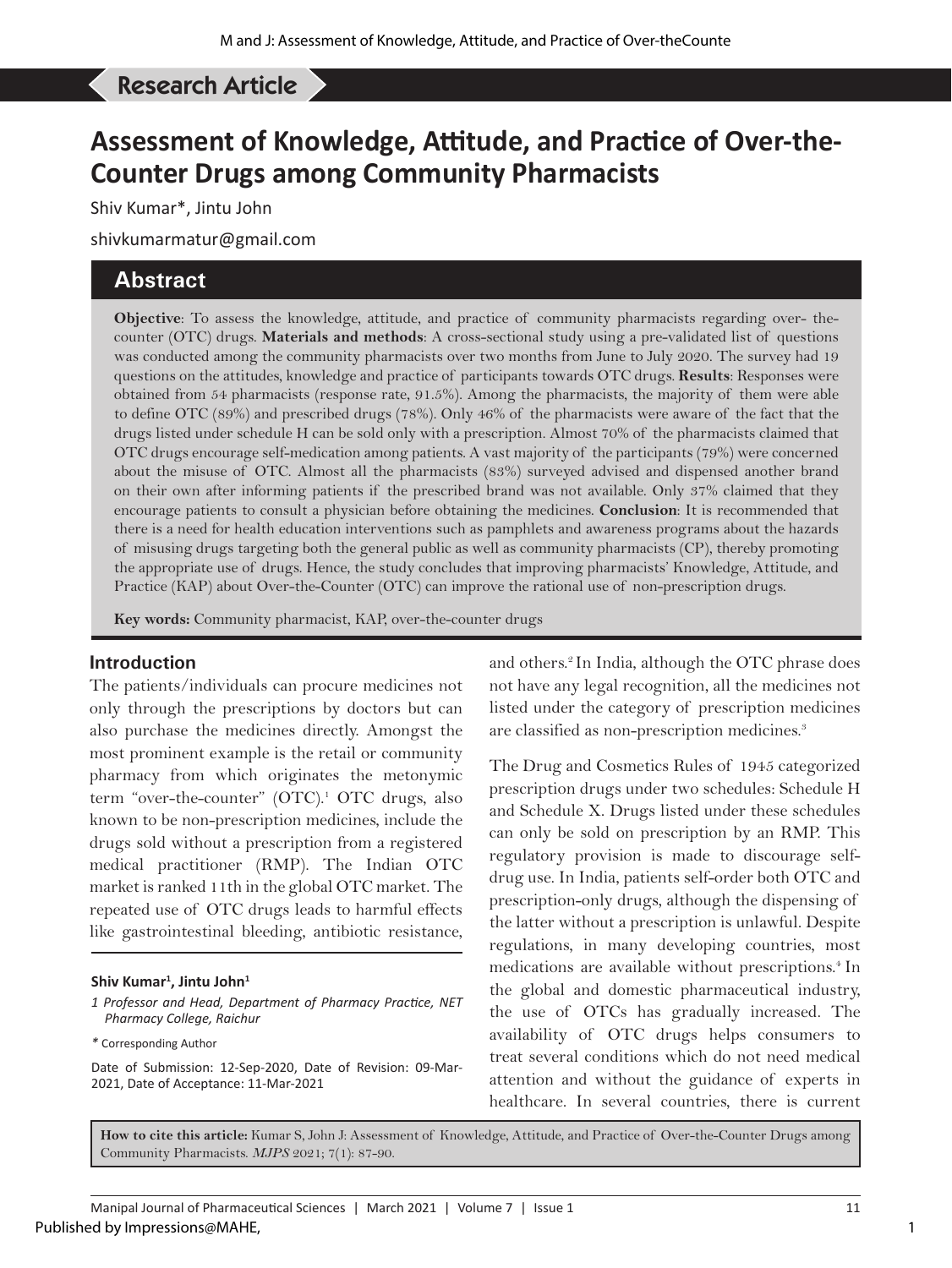interest in reclassifying pharmaceutical drugs from sales only on prescription to non-prescription sales  $(OTC).$ <sup>5</sup>

OTC medications may be abused and misused, which are regarded as clinically and ethically inappropriate. Abuse of these OTC medications refers to the use of medication for unintended or nonmedical purposes like losing weight or achieving mind-altering effects. While misuse of OTC medications refers to the use of medications for therapeutic purposes in a wrong manner, especially in terms of the period of use or dosage.<sup>6</sup> Self-medication plays a vital role in healthcare. With the improvement in people's education, socio-economic status, and general knowledge, the process of self-medication has been implemented successfully in many of the healthcare systems all around the world.<sup>7</sup> Pharmacists and pharmacy attendants in India play a key role in encouraging self-medication amongst the public. Combination preparations, including "hidden" classes of food supplements and drugs or the tonics of doubtful quality, are also seen to be commonly used. Further, it is also possible to procure prescribed as well as non-prescribed medications with or without prescriptions through varied sources.<sup>8</sup>

Several studies have shown that self-medication with OTC drugs is more evident 9. The penultimate connection between the patients and drugs is drug dispensers and pharmacists. Several people think that pharmacists represent an easy, appropriate, and readily available source of information and advice. Pharmacists may therefore play a major role in changing patients' actions concerning selfmedication. They may also provide patients with satisfactory, intelligible, and specific information on their drugs and different OTC products.<sup>9</sup> Taking into account the importance of the use of OTC medications and the role of pharmacists in promoting practice among patients, the present study is performed to examine KAPs of the OTC drugs amongst community pharmacists.

# **Materials and Methods**

A cross-sectional questionnaire-based survey was conducted on community pharmacists in a selected area of Kollam, Kerala from June to July 2020. A pre-

validated questionnaire consisting of 19 questions was used to evaluate the knowledge, attitude, and practice among the study population (Bikash Ranjan Meher et al.). The questionnaire was given to the pharmacists to fill after explaining the purpose of the study and was also assured of anonymity. For each positive response or correct answer, a score of 1 was allotted and a score of 0 was allotted for each negative response or wrong answer. Only completely filled questionnaires were sorted-out for data analysis.

#### **Results**

Of the 59 CP's approached, 54 completed and returned the questionnaire, giving a response rate of 91.5%. Table 1 describes the demographic data of pharmacists based on details gathered from them. The majority of the CPs (72%) were male and most of the surveyed pharmacists (65%) are qualified with a degree in pharmacy and have more than five years of experience. Pharmacist knowledge regarding OTC is shown in Table 2. Among the pharmacists, the majority were able to define OTC (89%) and prescribed drugs (78%). Only 46% of pharmacists were aware that the drugs listed under schedule H can be sold only with a prescription. Further, Table 3 depicts details of the responses given by the participants regarding attitude. Almost 70% of pharmacists claimed that OTC drugs encourage self-medication among patients. A vast majority of the participants (79%) were concerned about the misuse of OTC. Response of participants regarding the questionnaires related to practice is depicted in Table 4. Almost all the pharmacists (83%) surveyed advised and dispensed another brand on their own after informing the patient, if the prescribed brand was not available. Only 37% claimed that they encouraged patients to consult a physician before obtaining the medicines.

|  | Table 1: Demographic profile of participants. |  |  |  |
|--|-----------------------------------------------|--|--|--|
|--|-----------------------------------------------|--|--|--|

| <b>Variables</b>          | Numbers (%) |  |
|---------------------------|-------------|--|
| Gender                    |             |  |
| Male                      | 39(72%)     |  |
| Female                    | 15(28%)     |  |
| Educational qualification |             |  |
| <b>BPharm</b>             | 36(67%)     |  |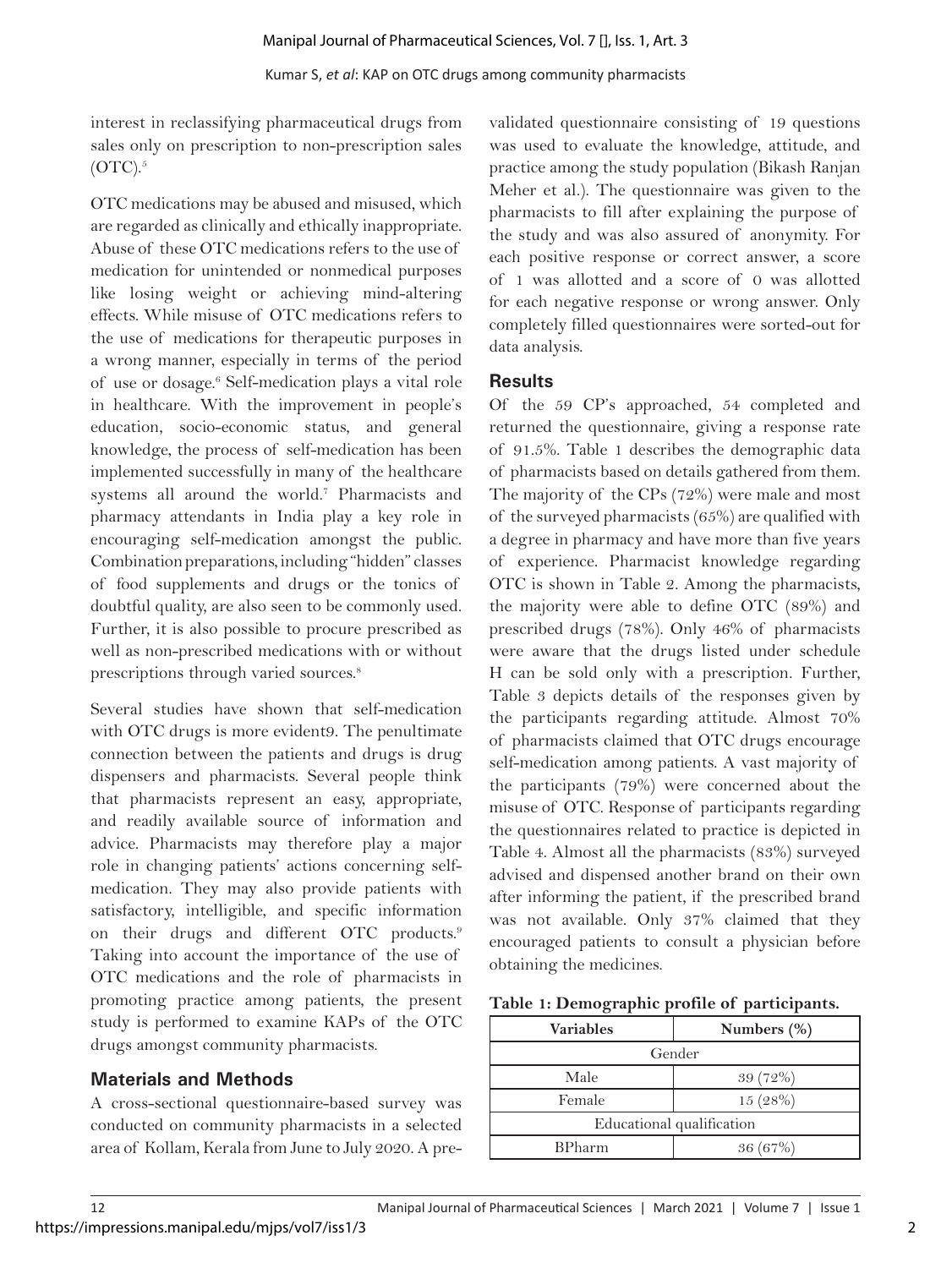#### M and J: Assessment of Knowledge, Attitude, and Practice of Over-theCounte

Kumar S, *et al*: KAP on OTC drugs among community pharmacists

| <b>DPharm</b>       | 18(33%)    |  |
|---------------------|------------|--|
| PharmD              |            |  |
| Others              |            |  |
| Years of experience |            |  |
| $< 5$ years         | $19(35\%)$ |  |
| $>5$ years          | 35(65%)    |  |

### **Table 2: Response to knowledge-based questions (n=54).**

| Sl.<br>No.     | Questionnaire                                                                          | Correct<br>response<br>(%) |
|----------------|----------------------------------------------------------------------------------------|----------------------------|
| 1              | In medical terms OTC means over the<br>counter $(T/F)$                                 | 69%                        |
| $\mathfrak{D}$ | Prescription only drugs are meant<br>to be given only with prescription of<br>RMP(T/F) | 78%                        |
| 3              | OTC drugs can only be given with<br>prescription from a RMP $(T/F)$                    | 89%                        |
| $\overline{4}$ | Drugs categorized under Schedule<br>H can be sold without a prescription<br>(T/F)      | 37%                        |
| 5              | In India, there is no legal recognition<br>for OTC $(T/F)$                             | 56%                        |
| 6              | Paracetamol toxicity may induce liver<br>damage $(T/F)$                                | 48%                        |
| 7              | Aspirin is beneficial for gastritis $(T/F)$                                            | 41%                        |
| 8              | Patient can procure morphine through<br>OTC $(T/F)$                                    | 74%                        |

**Table 3: Response to attitude-based questions (n=54).**

| S1.<br>No.     | Questionnaire                                                                    | Correct<br>response<br>(%) |
|----------------|----------------------------------------------------------------------------------|----------------------------|
| $\mathbf{1}$   | Do you contemplate that antibiotics<br>should be made available as OTC?<br>(Y/N) | 57%                        |
| $\overline{2}$ | Does misuse of OTC concerns you?<br>(Y/N)                                        | 79%                        |
| 3              | Is it necessary to update the<br>information about OTC periodically?<br>(Y/N)    | $92\%$                     |
| $\overline{4}$ | Should an age limit be imposed for<br>procuring OTC?? (Y/N)                      | 76%                        |
| 5              | Do you agree that OTC drugs<br>support self-medication in patients?<br>'Y/N      | 70%                        |

**Table 4: Response to practice-based questions (n=54).**

| Sl.<br>No.                 | Questionnaire                                                                                                                                       | Correct<br>response<br>(%) |
|----------------------------|-----------------------------------------------------------------------------------------------------------------------------------------------------|----------------------------|
| $\mathbf{1}$               | Do you dispense drugs after receiving<br>prescription? $(Y/N)$                                                                                      | 62%                        |
| $\mathfrak{2}$             | Do you dispense an alternative<br>brand in case of unavailability of<br>prescribed brand without consulting<br>the concerned physician? $(Y/N)$     | 83%                        |
| $\boldsymbol{\mathcal{S}}$ | Do you recommend patients to consult<br>doctor when they approach you with<br>any ailments instead of providing<br>them medicines yourself? $(Y/N)$ | 37%                        |
| $\overline{4}$             | Are you updating your knowledge<br>about OTC? (Y/N)                                                                                                 | $.5\%$                     |
| $\overline{5}$             | Did you ever sell any IV fluid or<br>injection without prescription? $(Y/N)$                                                                        | 60%                        |
| 6                          | If you suspect about the abuse/<br>misuse of OTC will you counsel the<br>costumers/ patients? (Y/N)                                                 | 29%                        |

# **Discussion**

Over-the-counter medications play a prominent role in the healthcare system and account to be the most predominant means of treating common health problems in India. Due to the increase in the cost associated with the healthcare sector, the use of OTC medications and self-medication have been increasing dramatically in the last decades in both men and women.10 With pharmacists being the frontline of contact for the patients and having the opportunity to possibly counsel and educate patients on suitable OTC medication use,11 we have focused the present study on the community pharmacy settings where the drugs directly meet their consumers.

Community pharmacists have a huge role in health-care management and they can positively influence healthcare promotion. Their professional activities include providing an accurate supply of the appropriate products, offering guidance to patients on the distribution of non-prescription and prescription medications as well as providing drug information to the patients, health professionals, and the public, and engaging in health promotion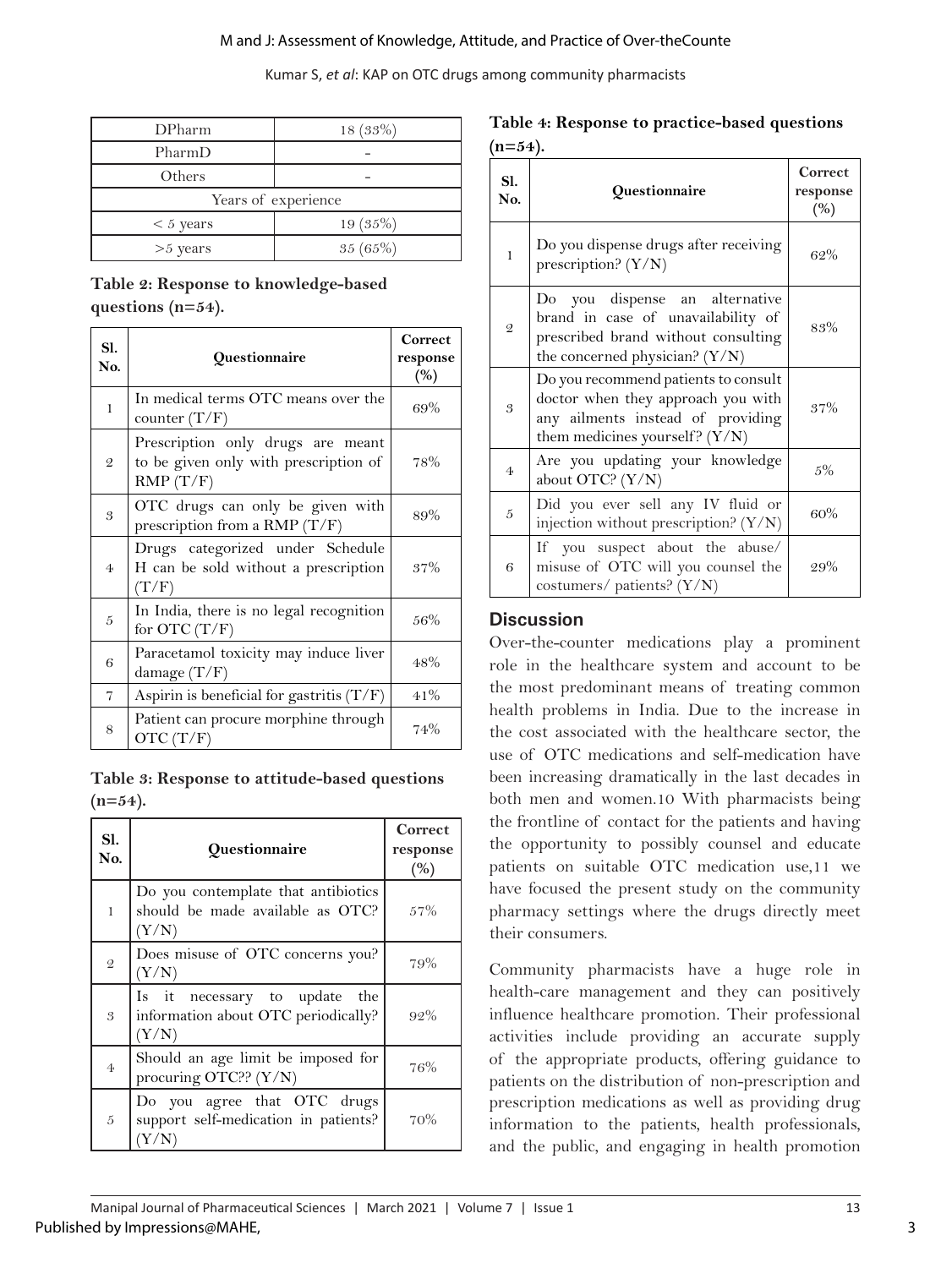programs. All these are mentioned good pharmacy guidelines (GPP). It is known that, despite the presence of GPP guidelines from a recognized organization, the practice of pharmacy differs from country to country (inter-country) as well as between different areas within a country (intracountry).4

The current study revealed that 89% of the respondents could define OTC drugs and 78% prescription drugs. In this study, it was also found that half of the pharmacists provided proper counsel to drug abusers. These findings demonstrate that pharmacists should be prepared in order to deal with different issues of drug abuse and to hold ethics to endorse the requisite positioning of those abilities. The results obtained were found to be compatible with the findings from another study published in Saudi Arabia<sup>6</sup>

In this study, around 89% of pharmacists advised and dispensed an alternative brand or a generic product (a pharmaceutical product that is bioequivalent to a branded product in terms of safety, dosage form, strength, performance characteristics, route of administration, quality, and intended use<sup>12</sup>) on their own, if the prescribed brand was not available. However, in a study performed in Goa, it was found that only 19.8% of pharmacists distributes another brand after informing the patient in case of nonavailability of the prescribed brand.<sup>4</sup> Nevertheless, without consulting the prescribed physician, it may be harmful to the patiemts especially for those who are prescribed with the drugs having narrow therapeutic index and nonlinear kinetics. In our country, there are no such guidelines available on generic substitution. Only a two-thirds of pharmacists in this study were aware of schedule H drugs, but in a study done in Goa, all pharmacists had correct knowledge regarding schedule H drugs.<sup>4</sup>

The majority of participants in the study (79%) raised the issue of misuse of OTC medications. Similar observations have also been reported in other studies.9 One of the possible reasons for OTC misuse is the increased accessibility to medications for treating common illnesses and other such diseases via the switch from prescription (RX) to OTC drugs.<sup>13</sup>

According to 70% of the pharmacists, OTC drugs encourage self-medication among patients, which was reported to be similar in the studies conducted in the rural and urban populations. The proportion of people who have self-medicated themselves with OTC medications is very high and is reported to be around 72.87%, which is nearly the same in both the urban and rural population.7 In order to avoid potential hazards associated with such selfmedication, campaigns and awareness programs have to be promoted.

# **Conclusion**

It is a sustainable fact that OTC use is not illegal, but it might be associated with safety and other issues and may lead to potential health hazards. The findings of the study showed that the majority of the CPs had basic knowledge regarding OTC drugs, but practice of clinical pharmacy profession needs to be improved. It is recommended that the need for health educational interventions such as pamphlets and awareness programs about the hazards of misusing drugs targeting both the general public as well as CPs thereby promoting the appropriate use of drugs. Hence the study concludes that improving pharmacist's KAP about OTC can improve the rational use of non-prescription (OTC) drugs.

# **Acknowledgement**

The authors would like to express sincere gratitude to all the participants for their co-operation for the accomplishment of this project work.

# **References**

- 1. Richard J Cooper. Over-the-counter medicine abuse-a review of the literature. Journal of Substance Use, 2013;18(2):82–107.
- 2. Kaur G, Kaur J, Pannu T, Singh HP, Kaur S, Kaur S, Kaur K, Kaur M. Dispensing Pattern of OTC Drugs for Dental alignments by Retailer Pharmacist in Amritsar, North India. Arch of Dent and Med Res 2015;1(4):11-14.
- 3. Nagaraj M, Chakraborty A, N Srinivas B. A Study on the Dispensing Pattern of Over the Counter Drugs in Retail Pharmacies in Sarjapur Area, East Bangalore. Journal of Clinical and Diagnostic Research. 2015;9(6): FC11-FC13.
- 4. Paes MR, De Sa S. Drug dispensing practices in private pharmacies in Goa. Natl J Physiol Pharm Pharmacol 2018;8(4):507-511.